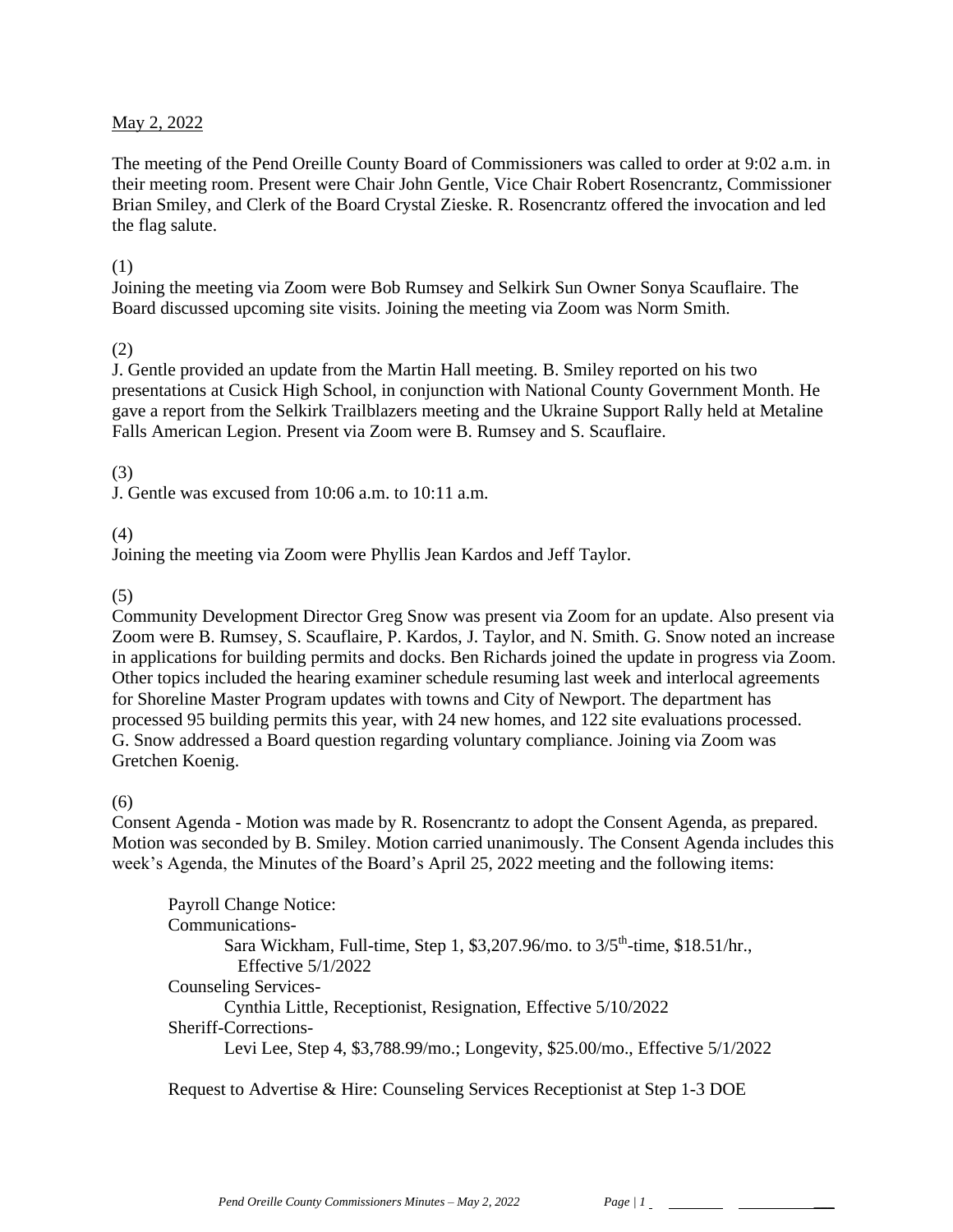# Designation Of Agency To Operate 2022 County Fair *RESOLUTION NO. 2022-57, COMMISSIONERS' RECORDING*

Establishing A Revolving Fund For 2022 County Fair *RESOLUTION NO. 2022-58, COMMISSIONERS' RECORDING* 

Community Health Plan of Washington 2022 Behavioral Health Enhancement Fund Payment Agreement *RESOLUTION NO. 2022-59, COMMISSIONERS' RECORDING* 

Interagency Agreement IAA22553 Between Washington State Administrative Office of the Courts and Pend Oreille County Superior Court *AGREEMENT NO. 2022-25, COMMISSIONERS' RECORDING*

Employment Agreement Acting Director Pend Oreille County Public Works-George Luft *AGREEMENT NO. 2022-26, COMMISSIONERS' RECORDING*

# (7)

J. Gentle was excused to participate in the virtual Washington State Association of Counties (WSAC) Virtual Assembly, and the Board recessed for lunch at 11:55 a.m.

### (8)

The meeting resumed at 1:15 p.m.

### (9)

J. Gentle provided an update from the WSAC Virtual Assembly. Present via Zoom was B. Rumsey.

#### $(10)$

Facilities Maintenance Supervisor Ben Eggleston was present for a Buildings & Grounds update. Also present was Facilities Maintenance Tech II Klayten Baldwin, and via Zoom were LNeVille and B. Rumsey. Topics were Garden Avenue paving project and improvements to dumpster area at Sheriff's Office. S. Scauflaire joined the update in progress via Zoom. Also discussed was the availability of office space in the county and proposed changes.

(11)

Motion was made by B. Smiley to approve the revised POC Purchasing Policy. Motion was seconded by R. Rosencrantz. Motion carried unanimously. Present via Zoom were B. Rumsey, LNeville, and S. Scauflaire.

# (12)

J. Gentle was excused from 3:05 p.m. to 3:11 p.m. Newport Miner News Editor Don Gronning joined the meeting via Zoom. Gerald Pelland joined the meeting. B. Smiley was excused from 3:20 p.m. to 3:48 p.m. Eric Dobrenski joined the meeting, and Steve Haroldson joined via Zoom.

# (13)

Public Comment –G. Pelland, E. Dobrenski, B. Rumsey, LNeVille, S. Scauflaire, S. Haroldson, and D. Gronning were present for comment. G. Pelland (noise), E. Dobrenski (noise), LNeVille (inperson hearings), and S. Haroldson (sound) provided comment.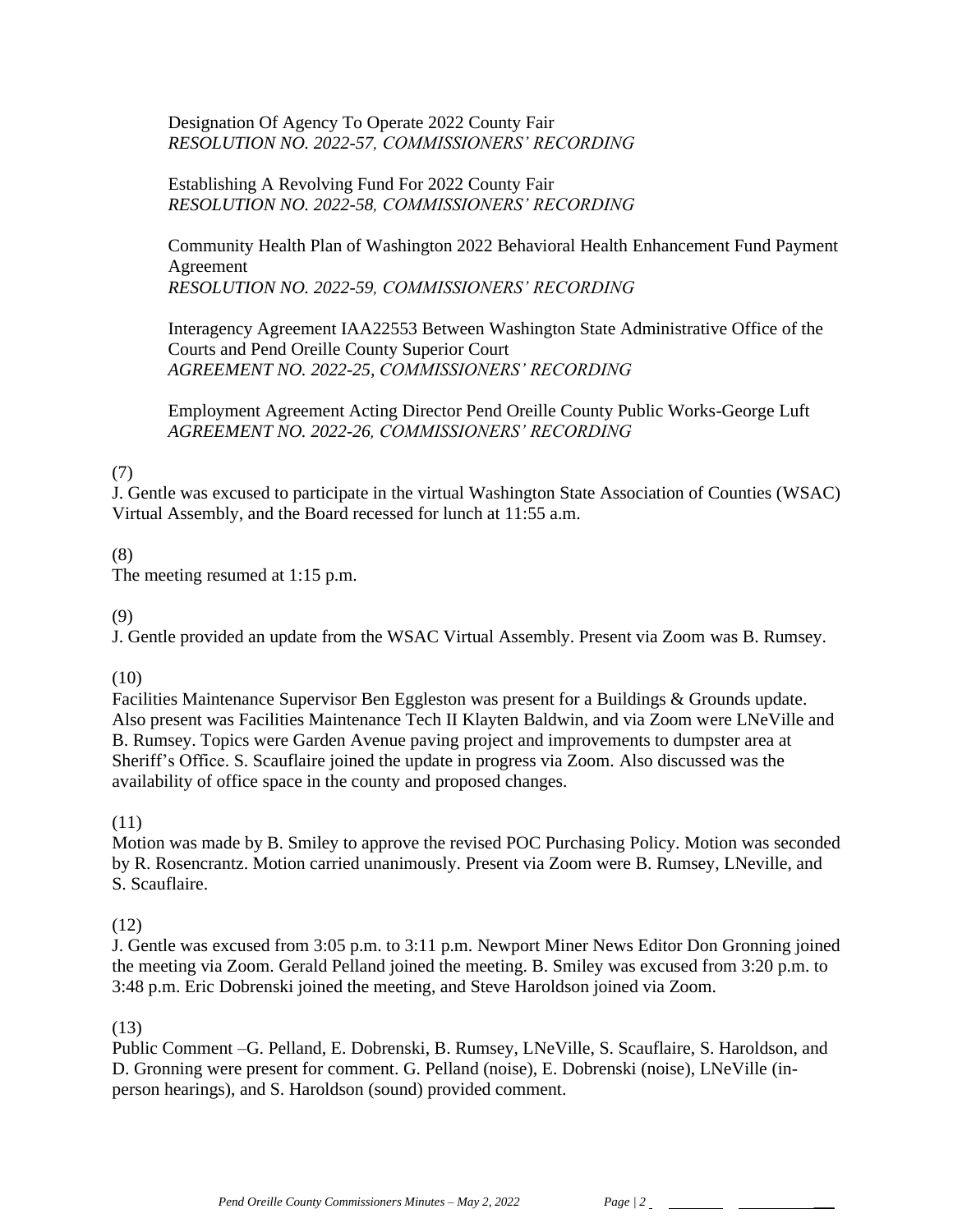$(14)$ Meeting continued to May 3.

# May 3, 2022

The meeting resumed at 9:00 a.m. with J. Gentle, R. Rosencrantz, B. Smiley, and C. Zieske present.

# (15)

R. Rosencrantz gave a report from Newport City Council meeting. Present via Zoom were iPhone and S. Scauflaire.

# (16)

Public Works Acting Director George Luft was present for an update. Also in attendance were Road District Manager Kevin Thomas, Forester Ryder Bricker, and present via Zoom were Solid Waste Manager Amanda Griesemer, Office Manager/Risk Manager Linda Darcy, S. Scauflaire, and iPhone. An introduction was given of Road District Manager K. Thomas, who began work yesterday.

Topics of discussion included Jabberwocky Lane easement or right of way options, Sacheen Lake Terrace, River Ranch Road, Cordes Road, and the upcoming meeting with Kalispel Tribe and Local Programs. Two submittals have been received for the On Call Surveying. Joining the update was Human Resources Manager Terra Sirevog.

A. Griesemer provided updates on the statewide litter problem, methane testing and monitoring conducted on landfills, and the PaintCare program. G. Luft requested a pay increase for the ER&R mechanics, but the Board stated it will not take action and reminded that the job reclassification project is being conducted. G. Luft presented a request to provide an offer for a surveyor and notified the Board of a septic system issue at the POC Park house.

Motion was made by B. Smiley for the Board of Commissioners to sign and send a letter of support for the proposed pathway along LeClerc North County Road. Motion was seconded by R. Rosencrantz. Motion carried unanimously.

# (17)

4-H Youth Development/Master Gardeners Volunteer Coordinator Beverly Sarles was present via Zoom for an update. Also present via Zoom were A. Griesemer and S. Scauflaire. B. Sarles presented a PowerPoint, "WSU Extension-Creating a Culture of Life-long Learning." Topics covered were 4-H Gardening Fun 101 online class, Master Gardeners program, SNAP-Ed activities, and Newport Library Community Garden and activities.

# (18)

B. Smiley reported on the North Pend Oreille Chamber of Commerce meeting.

# (19)

T. Sirevog was present to discuss the part-time County Engineer position and draft Employment Agreement.

# (20)

The Board recessed for lunch at 11:46 a.m.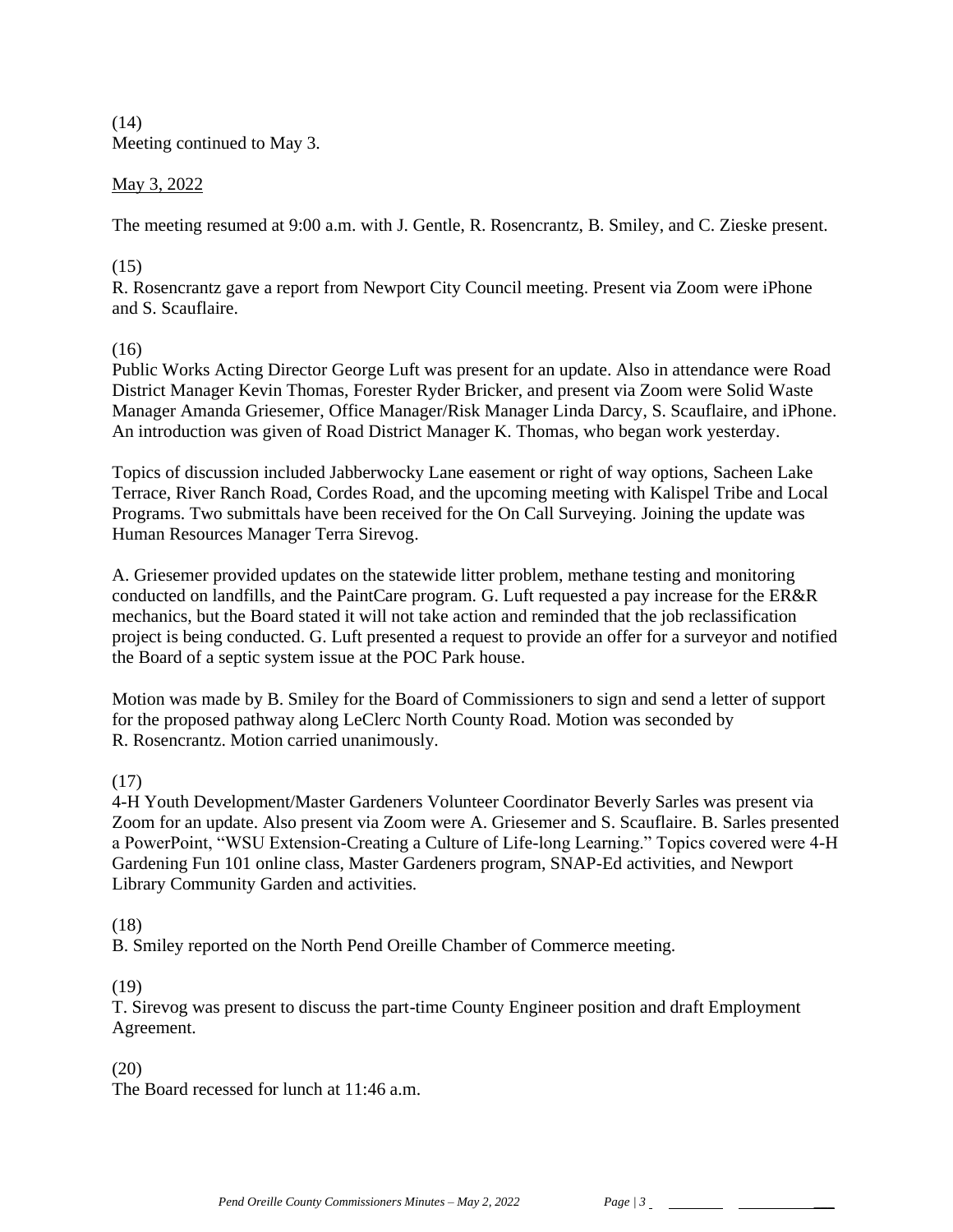### (21)

The meeting resumed at 1:15 p.m.

# (22)

Emergency Management Deputy Director JoAnn Boggs was in attendance for a Spring Outlook presentation with National Weather Service Warning Coordination Meteorologist Andy Brown. An overview of the seasonal and flood outlook was presented. S. Scauflaire joined the meeting in progress via Zoom. Joining the meeting at its conclusion was Mike Manus.

# (23)

ITS Director Shane Flowers was present for an update. Present via Zoom was S. Scauflaire. An update was provided on support and computer purchases, as well as electronic timesheets and recent conferences attended. S. Flowers reported that the public kiosk at County Courthouse should be ready in May. Also discussed were security cameras and county website.

# (24)

Motion was made by R. Rosencrantz to approve salary table adjustments with reclassification of Mental Health Master's level providers and approve Mental Health Professional job description to facilitate reclassification of positions and salary eligibility. Motion was seconded by B. Smiley. Motion carried unanimously.

# (25)

The Board met in executive session to review the performance of a public employee pursuant to RCW  $42.30.110(1)(g)$  for 30 minutes, from 3:04 p.m. to  $4:04$  p.m. Present was T. Sirevog.

# (26)

T. Sirevog was present, and the Board reviewed the request from the Sheriff's Office for hiring bonuses for three unfilled positions within the Communication Division. The Board was in full support. T. Sirevog recommended submitting the proposal to the union for approval, and the Board asked her to amend the County Policy Regarding Sign-On Bonus.

# (27)

Correspondence Received:

- 5.1 DNR-Letter re: Preharvest Review Meeting for East Uplands District Timber Sale
- 5.2 Martin Hall-4.28.2022 Agenda & 3.24.2022 Minutes
- 5.3 North PO Chamber of Commerce-5.2.2022 Agenda
- 5.4 NETCHD-5.4.22 Agenda & 3.16.22 Minutes
- 5.5 POC Fair & Rodeo Association Board-5.3.2022 Agenda & 4.5.2022 Minutes
- 5.6 ALTCEW-4.29.22 Agenda & 2.4.2022 Minutes
- 5.7 G. Pelland-(hand-delivered at Public Comment) Letter re: Noise Ordinance
- 5.8 G. Pelland-(hand-delivered at Public Comment) cc: Selkirk Sun Letter to the Editor

# (28)

Correspondence Sent:

Letter of Support for Proposed Pathway along LeClerc North County Road

(29)

As of this date, the Board approved vouchers for payment as listed and made available by the Auditor's Office. The following vouchers/warrants/electronic payments are approved for payment: